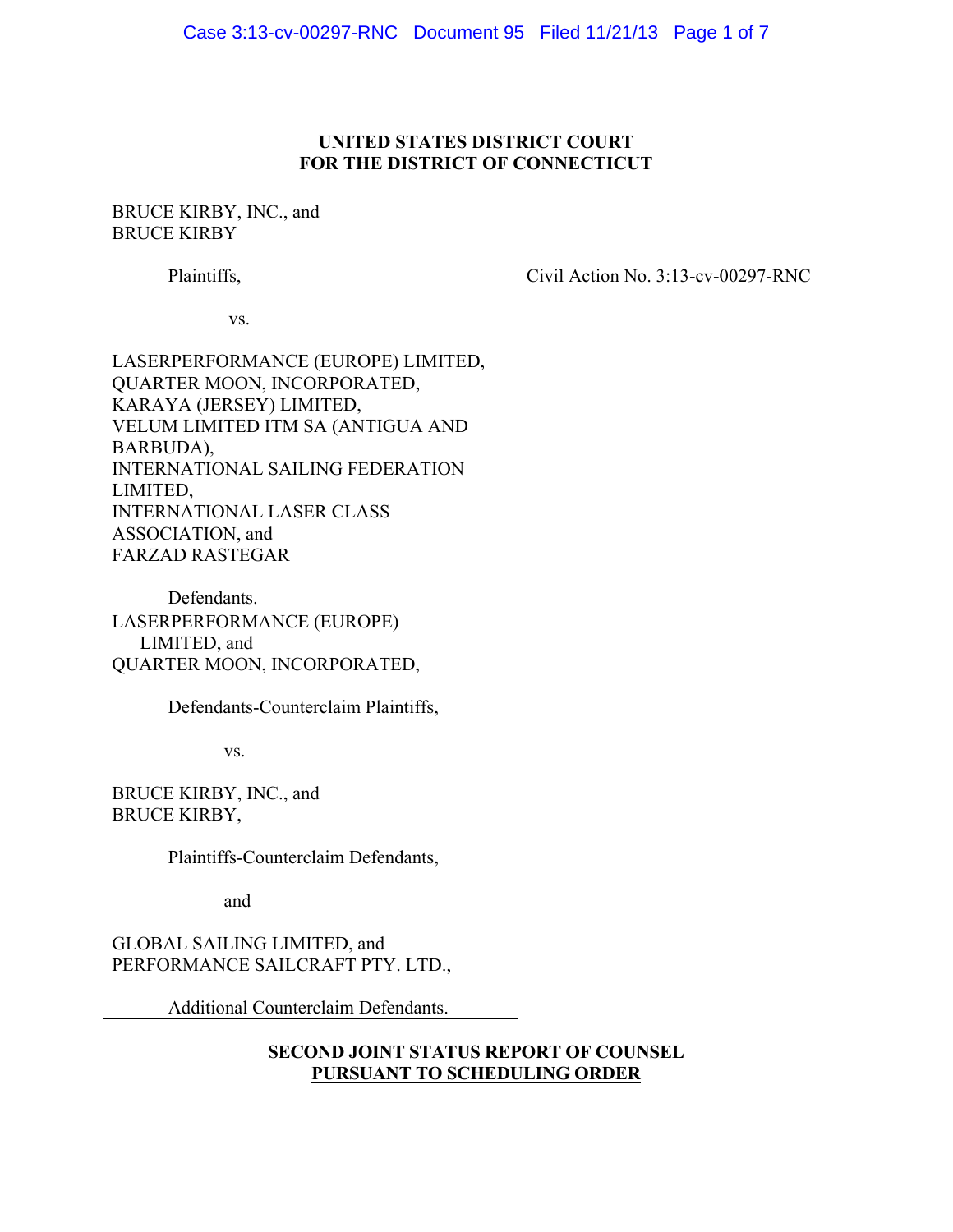## Case 3:13-cv-00297-RNC Document 95 Filed 11/21/13 Page 2 of 7

 Pursuant to the Scheduling Order of July 29, 2013 (Dkt. 64.), the parties hereby submit the Second Joint Status Report of Counsel to the Court.

#### **A. STATUS OF THE CASE**

Plaintiffs Bruce Kirby and Bruce Kirby, Inc. (hereinafter "Kirby" or "Plaintiffs") filed their First Amended Complaint (Dkt. 23) on April 30, 2013. Defendant International Laser Class Association (hereinafter "ILCA") filed an Answer (Dkt. 51) on July 2, 2013. On June 12, 2013, Defendants LaserPerformance (Europe) Limited (hereinafter "LP Europe") and Quarter Moon, Incorporated (hereinafter "Quarter Moon") filed an Answer and Counterclaims (Dkt. 40) against Kirby and Counterclaim Defendants Global Sailing Limited (hereinafter "GSL") and Performance Sailcraft PTY. Ltd. (hereinafter "PSPL"). Kirby filed an Answer (Dkt. 57) to LP Europe and Quarter Moon's Counterclaims on July 15, 2013. GSL filed an Answer (Dkt. 88) to LP Europe and Quarter Moon's Counterclaims on November 4, 2013.

#### **1. Pending or Anticipated Motions**

### *i. Pending Motions*

 Defendants Karaya (Jersey) Limited (hereinafter "Karaya") and Velum Limited ITM SA (Antigua and Barbuda) (hereinafter "Velum") filed motions to dismiss asserting lack of personal jurisdiction and failure to state a claim (Dkt. 38). Defendant Farzad Rastegar (hereinafter "Rastegar") filed a motion to dismiss for failure to state a claim (Dkt. 39). Defendant International Sailing Federation Limited (hereinafter "ISAF") filed a Motion to Dismiss asserting a lack of personal jurisdiction and failure to state a claim (Dkt. 63). These motions are fully briefed (Dkts. 38-1, 39-1, 63-1). An oral hearing for all three Motions to Dismiss has been scheduled for January 24, 2014 (Dkt. 89).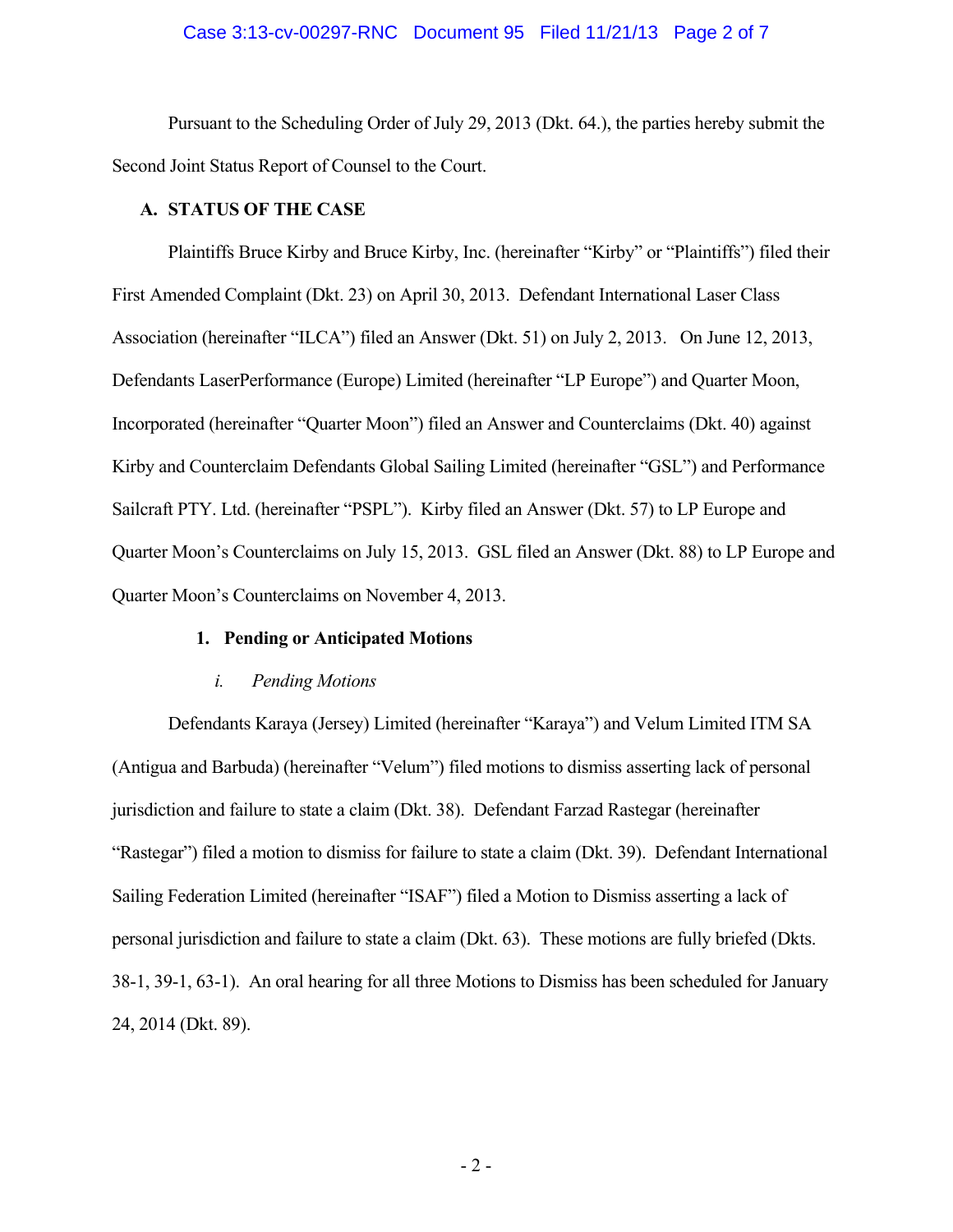## Case 3:13-cv-00297-RNC Document 95 Filed 11/21/13 Page 3 of 7

 Defendants LP Europe and Quarter Moon filed a Motion for Default against PSPL as a counterclaim defendant (Dkt. 86).

## *ii. Anticipated Motions*

 Kirby anticipates filing a motion for leave to amend the First Amended Complaint and add an additional party.

## **2. Circumstances Interfering with Scheduling Order**

 At this time the parties do not anticipate any circumstances that would potentially interfere with the parties' compliance with the Scheduling Order, except the anticipated motion identified above.

## **3. Statement of Discovery Already Taken**

 All of the parties except Counterclaim Defendants GSL and PSPL have submitted Initial Disclosures. None of the parties have served discovery requests as of the filing of this Joint Status Report.

## *i. Depositions Taken by Each Party*

None of the parties have taken any depositions as of the filing of this Joint Status Report.

### *ii. Specific Discovery Remaining to be Completed*

 Since substantially all discovery remains to be completed, the parties have no specific topics of pending discovery to highlight in this Joint Status Report.

### **B. INTEREST IN REFERRAL FOR SETTLEMENT PURPOSES**

 ISAF, ILCA, Bruce Kirby, and Bruce Kirby, Inc. are willing to refer this matter for settlement purposes to a United States Magistrate Judge or the District Court's Special Masters Program.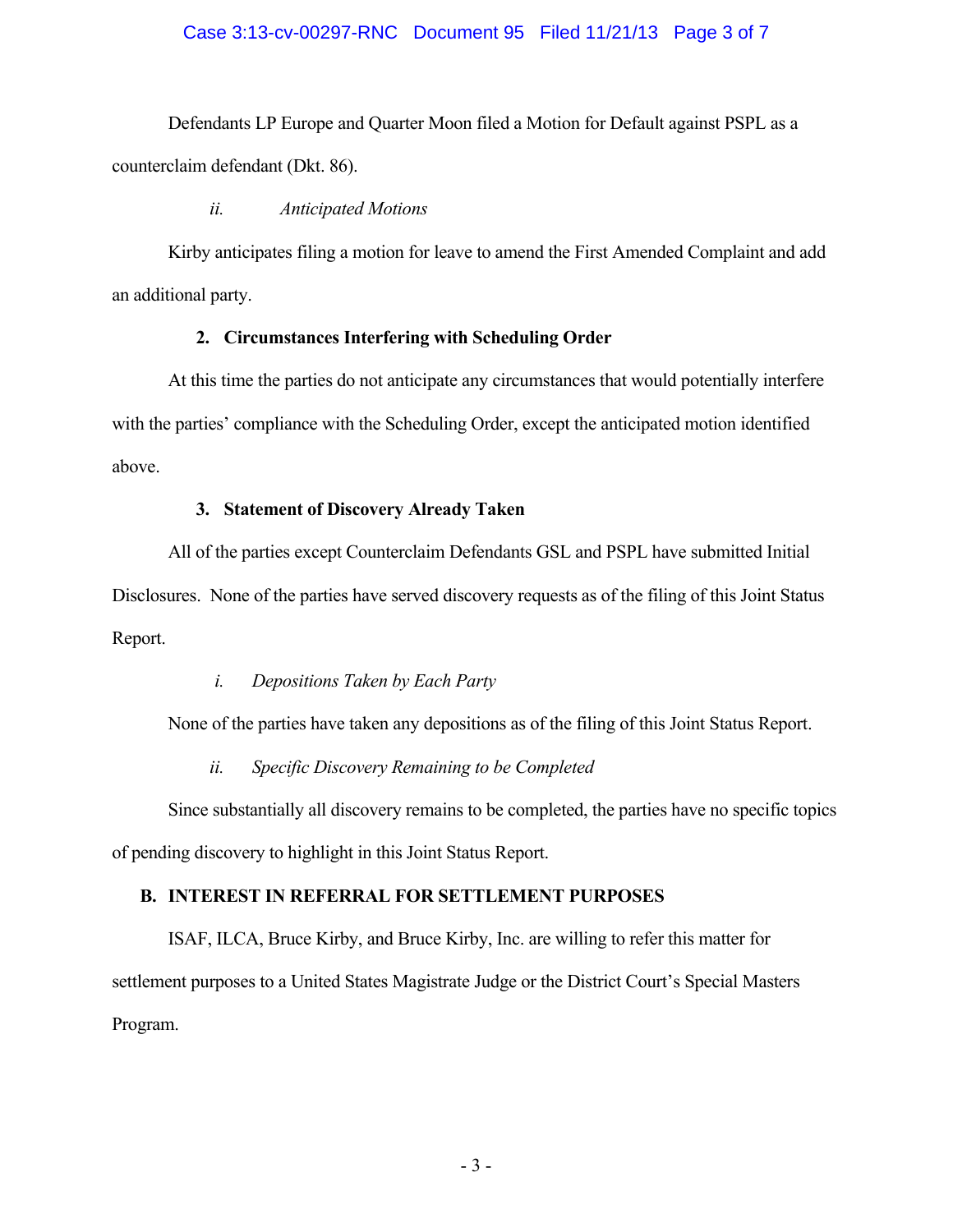None of the other parties are interested in referral for settlement purposes to a United States

Magistrate Judge or the District Court's Special Masters Program.

# **C. CONSENT TO TRIAL BEFORE MAGISTRATE JUDGE**

The parties have not consented to either a jury trial or a bench trial before a Magistrate

Judge.

# **D. ESTIMATED LENGTH OF TRIAL**

The parties estimate that the trial will last two weeks.

Respectfully submitted,

November 21, 2013 */s/ Wesley W. Whitmyer, Jr.*  Wesley W. Whitmyer, Jr., ct03509 Andy I. Corea, ct25925 Brian L. Repper, ct28225 ST. ONGE STEWARD JOHNSTON & REENS LLC 986 Bedford Street Stamford, Connecticut 06905-5619 Telephone: (203) 324-6155 Facsimile: (203) 327-1096 Email: wwhitmyer@ssjr.com; acorea@ssjr.com; litigation@ssjr.com

# ATTORNEYS FOR PLAINTIFFS

*/s/ Turner P. Smith* 

 Turner P. Smith Curtis, Mallet-Prevost, Colt & Mosle LLP 101 Park Avenue New York, NY 10178 Telephone: (212) 696-6121 Facsimile: (917) 368-8821 Email: tsmith@curtis.com

ATTORNEY FOR DEFENDANTS LASERPERFORMANCE (EUROPE) LIMITED, QUARTER MOON, INCORPORATED, KARAYA (JERSEY) LIMITED,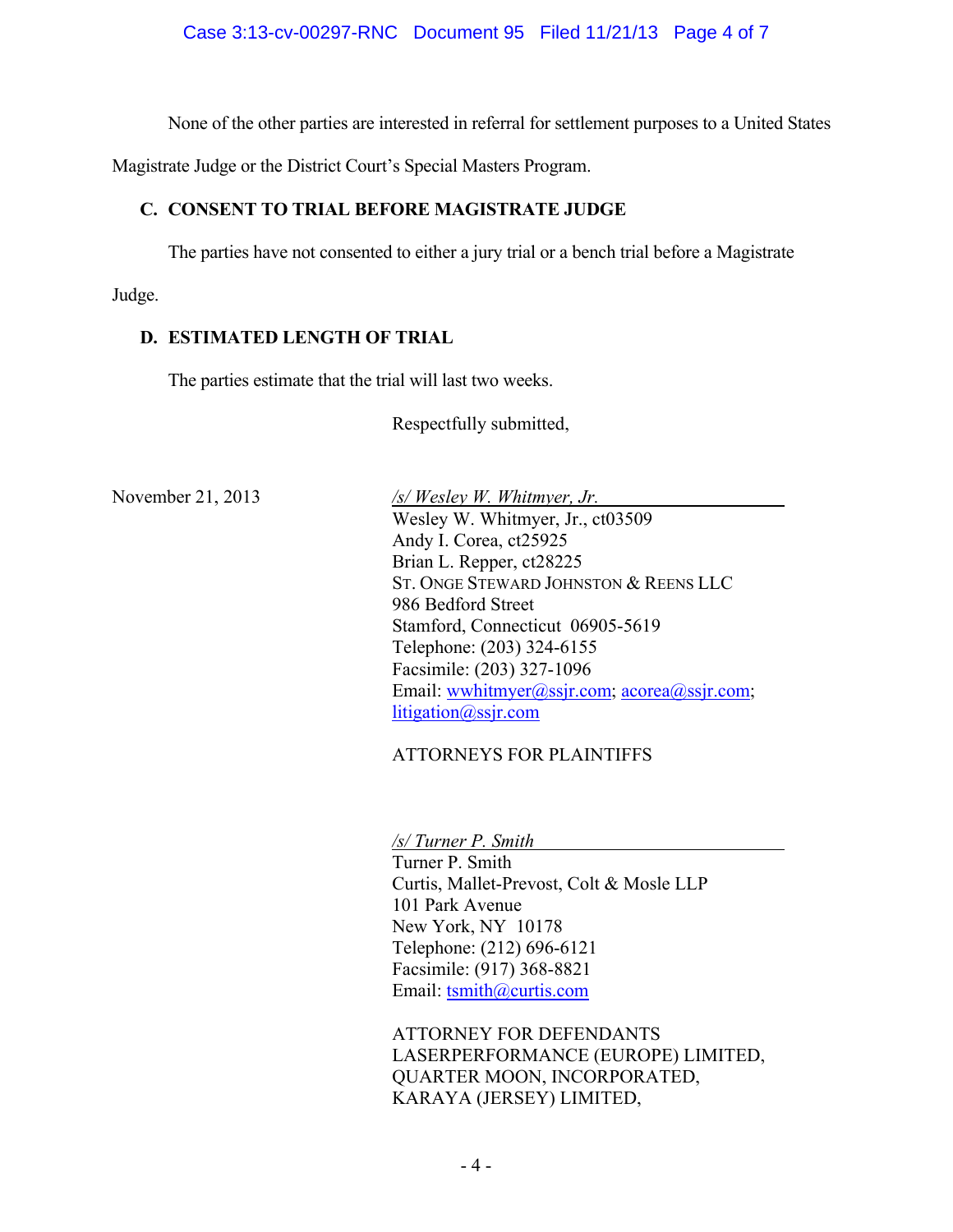## VELUM LIMITED ITM SA (ANTIGUA AND BARBUDA), AND FARZAD RASTEGAR

## */s/ Jeffrey S. Boxer*

Judith A. Lockhart Jeffrey S. Boxer, ct29361 CARTER LEDYARD & MILBURN LLP Two Wall Street New York, NY 10005 212-732-3200

# ATTORNEY FOR DEFENDANT INTERNATIONAL SAILING FEDERATION LIMITED

*/s/ Kevin C. Cain* 

Kevin C. Cain, Esq. (#550055) ZIZIK, POWERS, O'CONNELL, SPAULDING & LAMONTAGNE, P.C. 690 Canton Street, Suite 306 Westwood, MA 02090 (781) 320-5441 kcain@zizikpowers.com

ATTORNEY FOR DEFENDANT INTERNATIONAL LASER CLASS ASSOCIATION

*/s/ John C. Linderman* 

John C. Linderman, Esq. (CT Bar No. CT04291) McCormick, Paulding & Huber, LLP 185 Asylum Street, Cityplace II Hartford, CT 06103 Tel. (860) 549-5290 Facsimile: (413) 733-4543

ATTORNEY FOR COUNTERCLAIM DEFENDANT PERFORMANCE SAILCRAFT PTY, LTD.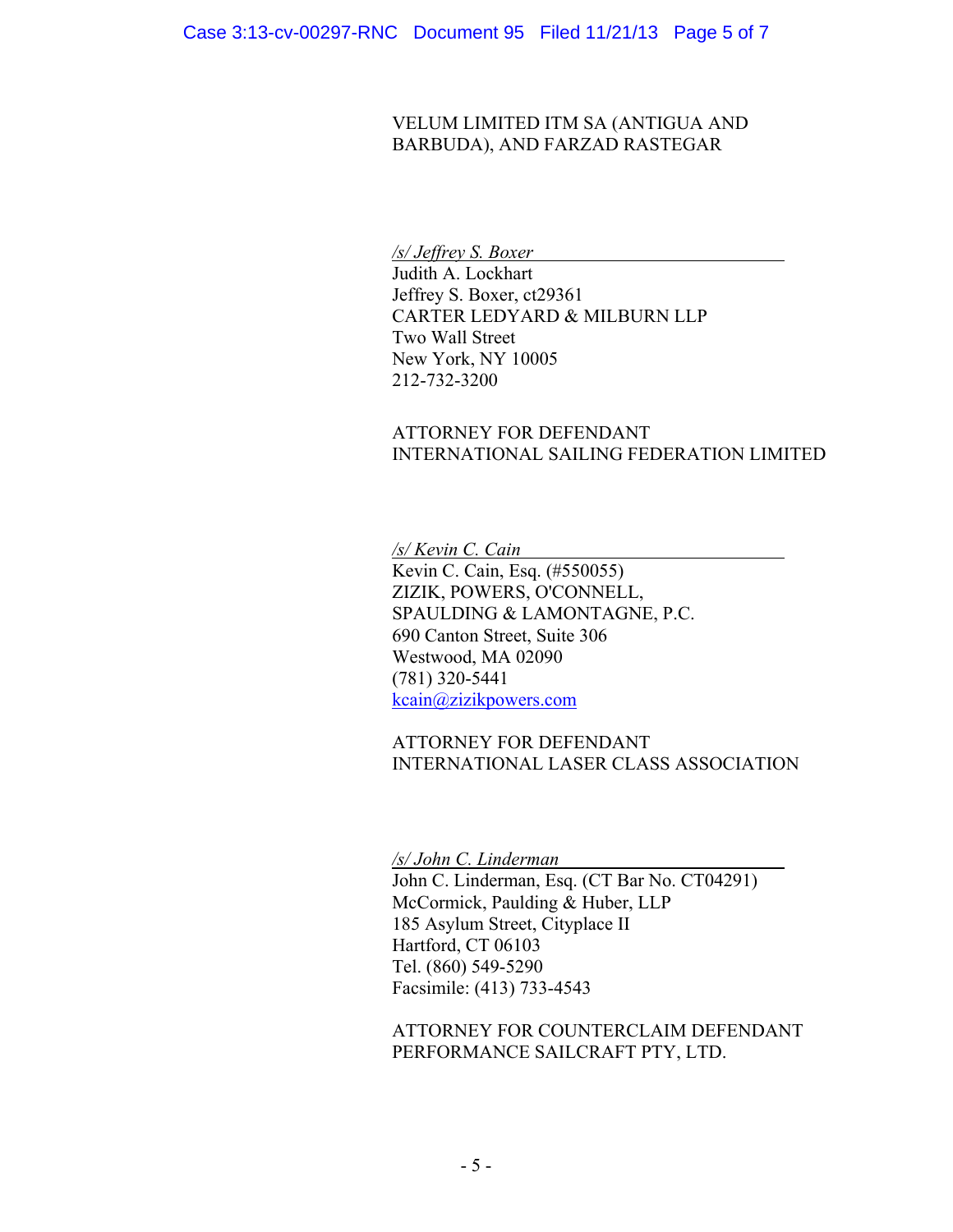*/s/ J. Kevin Grogan* 

J. Kevin Grogan, Esq. (CT Bar No. CT00331) McCormick, Paulding & Huber, LLP 185 Asylum Street, Cityplace II Hartford, CT 06103 Tel. (860) 549-5290 Facsimile: (413) 733-4543

ATTORNEY FOR COUNTERCLAIM DEFENDANT GLOBAL SAILING LIMITED